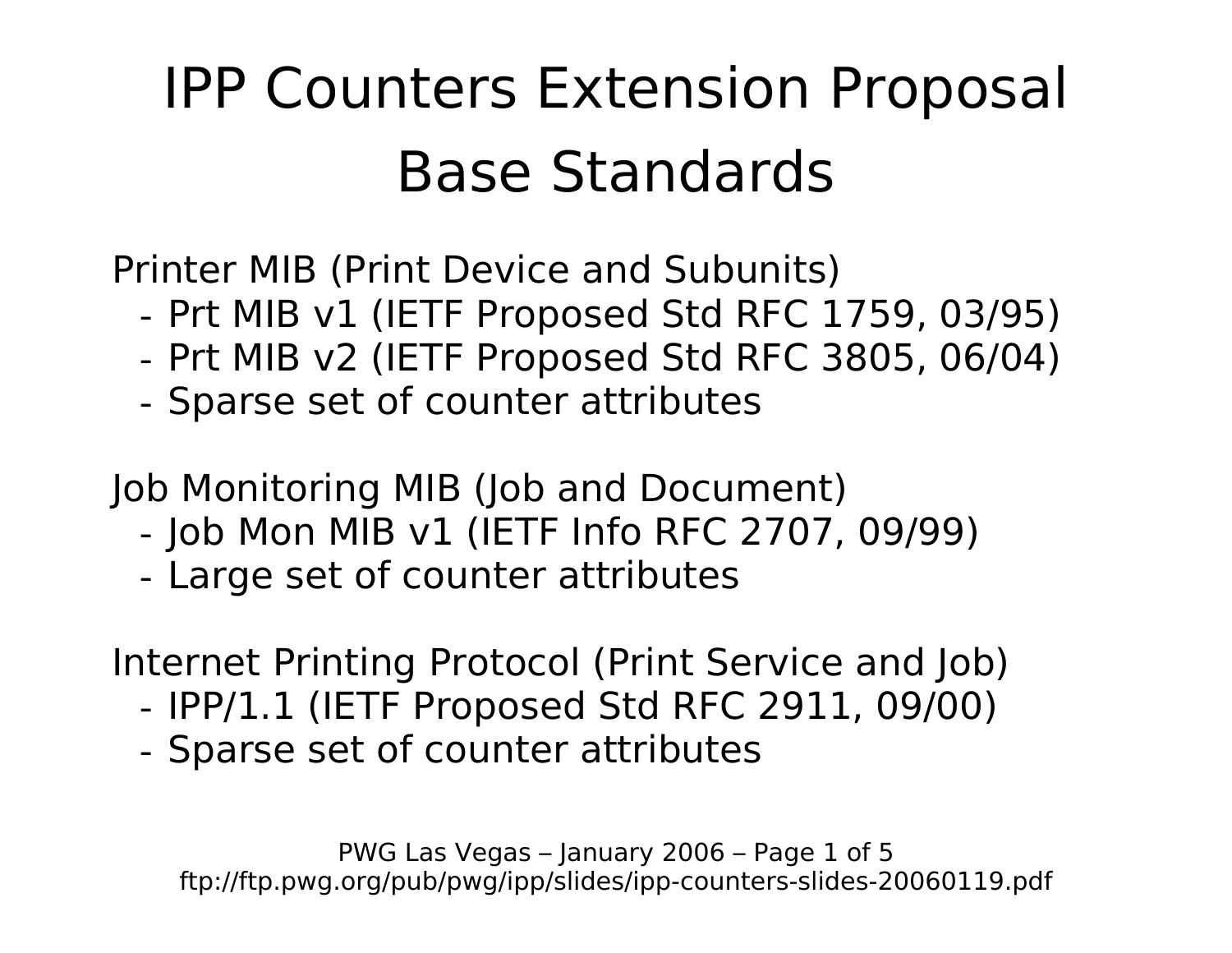## IPP Counters Extension Proposal Monitoring Standards

Imaging System Counters (Multifunction)

- Imaging System Counters (PWG 5106.1, 09/05) abstract counter datatypes and semantics for System and Services (but not Jobs, Docs, etc.)
- Imaging Counter MIB v1 (PWG 510x.y, 12/05) complete mapping of Imaging System Counters for System and Services with Subunits extension
- Comprehensive set of counter elements with conformance requirements for each service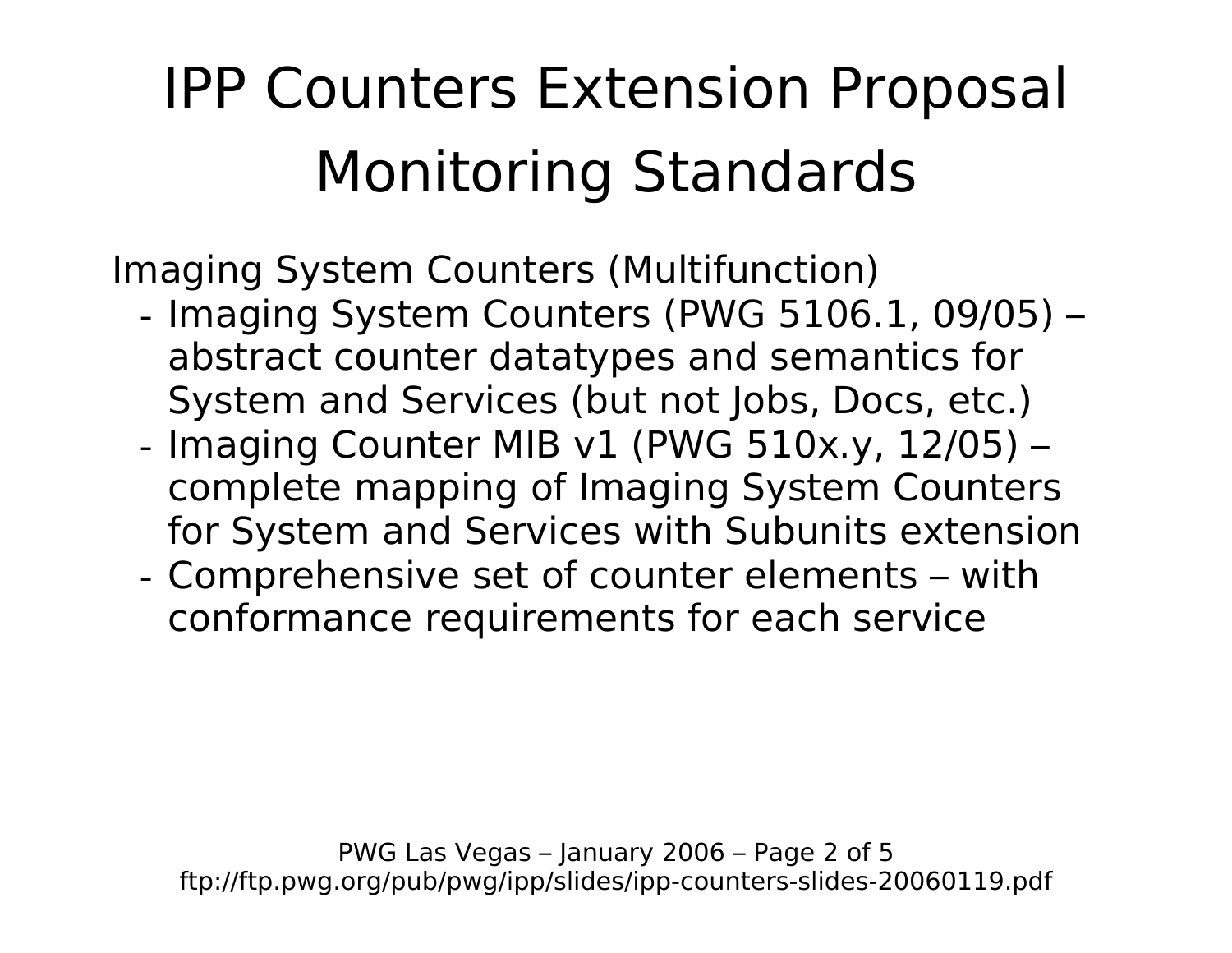## IPP Counters Extension Proposal Management Standards

IPP Administrative Operations (Printer and Job) - IPP Admin Ops (IETF Prop Std, RFC 3998, 03/05)

Web-based Imaging Management Service (WIMS)

- WIMS Abstract Protocol (Last Call ending 01/06)
- WIMS Base Schema semantics and elements of System, Service, and Device
- WIMS Subunits Schema semantics and elements of Subunits from Printer MIB v1/v2 plus Scanner
- WIMS Schedule Schema semantics and elements of superset of IPP Administrative Operations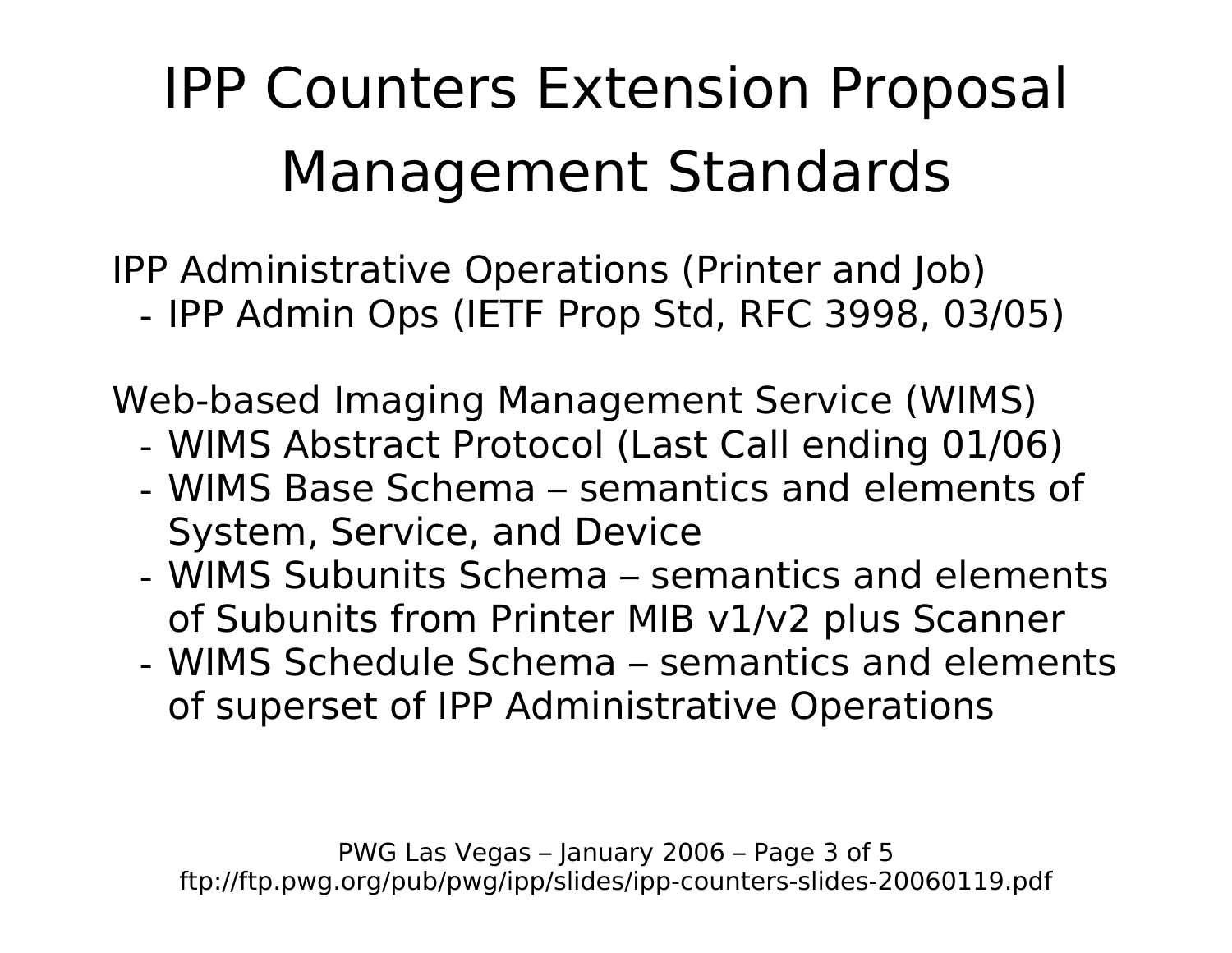IPP Counters Extension Proposal Protocols Supporting Counters

**SNMP** 

- Printer MIB v1/v2 – widely deployed

- Imaging Counter MIB v1 – not deployed yet

HTTP

- IPP/1.0 and IPP/1.1 – widely deployed

SOAP

- PSI/1.0 not deployed yet
- WIMS/1.0 not approved yet